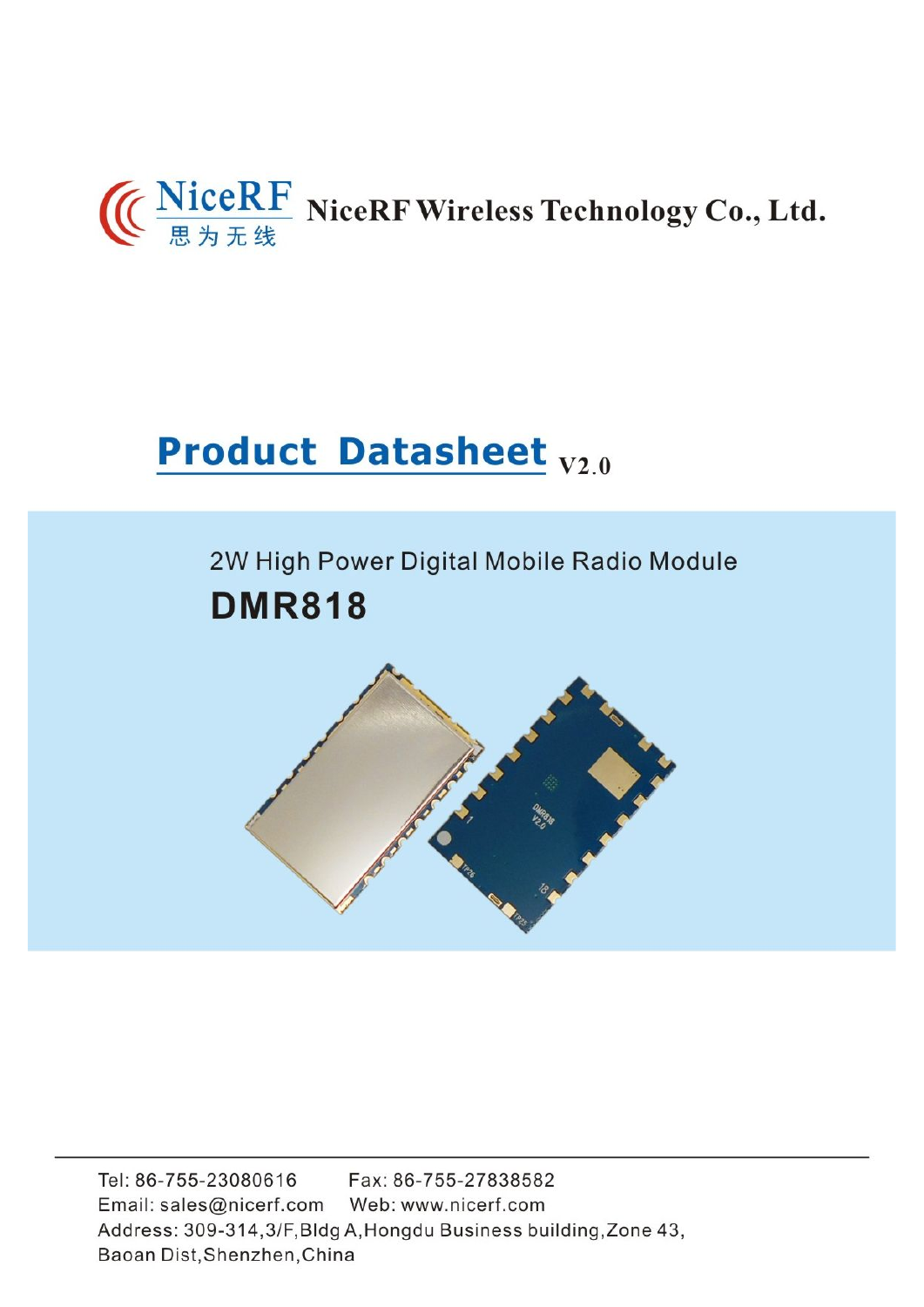

## **Catalogue**

| 1) |  |  |  |  |  |
|----|--|--|--|--|--|
| 2) |  |  |  |  |  |
| 3) |  |  |  |  |  |
|    |  |  |  |  |  |
|    |  |  |  |  |  |
|    |  |  |  |  |  |
|    |  |  |  |  |  |
|    |  |  |  |  |  |
|    |  |  |  |  |  |
|    |  |  |  |  |  |

## **Note: Revision History**

| <b>Revision</b> | <b>Date</b> | <b>Comment</b> |
|-----------------|-------------|----------------|
| V1.0            | 2016-06     | First release  |
|                 |             |                |
|                 |             |                |
|                 |             |                |
|                 |             |                |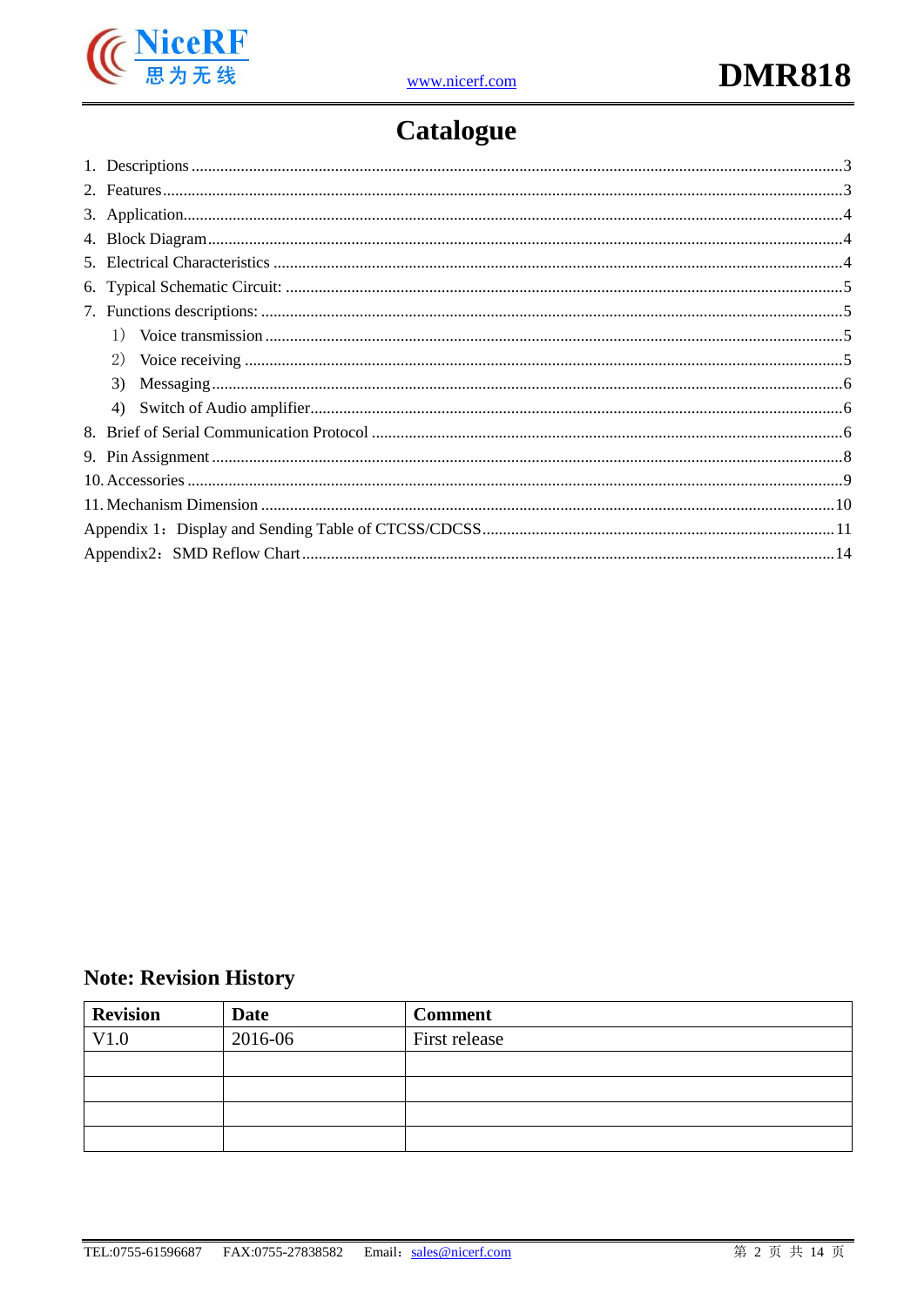

#### **1. Descriptions**

DMR818 is a 2W long distance DMR walkie talkie module, it comes with built-in high performance microcontroller, digital mobile radio IC and RF power amplifier. All parameters(CTCSS, CDCSS, SQ, Predefined channels etc.) can be easily modified with protocol. With external power supply, speaker, and audio amplifier, it is easy to become a professional digital walkie talkie. Simplified interface and Ultra small size make this module widely used in various applications and conveniently embedded into various handheld device.

#### Ø **DMR mode:**

- Message transmission and reception.
- $\blacksquare$  Message calling return receipt;
- Enhanced encryption of Voice and Text message.
- Various voice call types: All call, Group call and Private call;
- Reminder for input calling, calling status checking
- $\blacksquare$  Emergency alarm and radio monitor;
- Radio kill and activate:
- **Repeater**
- Ø **Analog mode:**
- CTCSS/CDCSS configurable
- $\blacksquare$  Squelch levels configurable

#### **2. Features**

- $\blacksquare$  UHF band frequency: 400~470 MHz
- $\blacksquare$  Distance up to 8Km
- Max power output to 2W. low power to 0.5W
- $\blacksquare$  High Sensitivity: -124dBm
- Bit error rate down to 1% under -121dBm
- Independent frequency for Tx and Rx.
- n Bandwidth: 12.5 / 25 KHz
- $\blacksquare$  DMR(Digital Mobile Radio)/
- $\blacksquare$  Message transmission and receiption
- Built-in EEPROM, data saved even powered off
- 1ppm TCXO crystal
- 51 CTCSS
- 166 CDCSS
- $\Box$  9 adjustable volume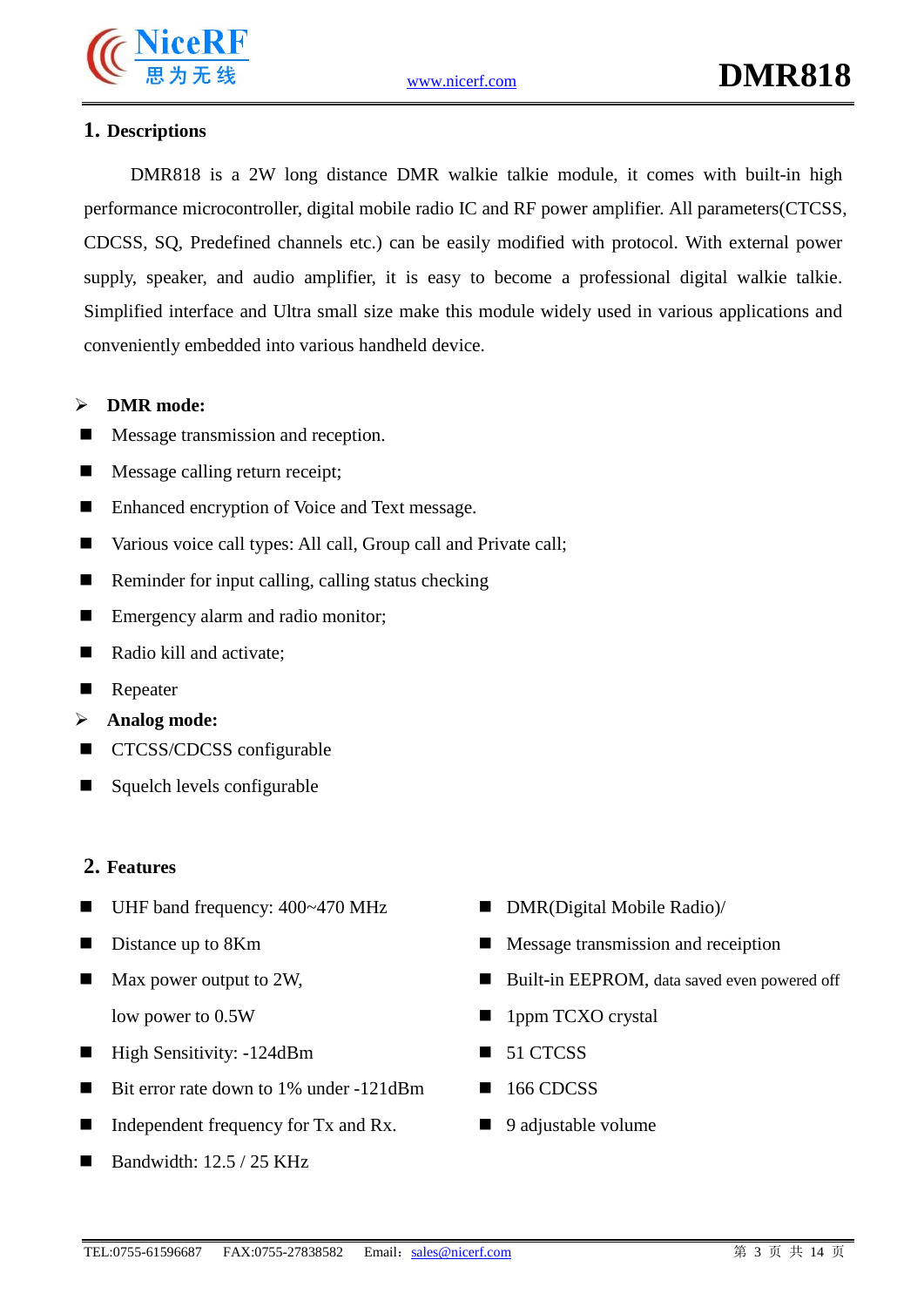

### **3. Application**

- **n** DMR walkie talkie module
- $\blacksquare$  Invisible intercom system

#### **4. Block Diagram**

- $\blacksquare$  building security system
- $\blacksquare$  audio surveillance system



#### **5. Electrical Characteristics**

| <b>Parameters</b>            | <b>Test condition</b>      | Min.  | Typ.         | <b>Max</b> | Unit            |
|------------------------------|----------------------------|-------|--------------|------------|-----------------|
| Voltage range                |                            | 3.3   | 4.0          | 5.0        | V               |
| <b>Operating Temperature</b> |                            | $-20$ | 25           | 60         | $\rm ^{\circ}C$ |
| Frequency range              |                            | 400   |              | 470        | <b>MHZ</b>      |
| Start time                   |                            |       | 100          |            | ms              |
| Uart baud rate               |                            |       | 57600        |            | bps             |
|                              | <b>Current consumption</b> |       |              |            |                 |
| Sleep current                |                            |       | < 1          |            | uA              |
| Rx current                   |                            |       | < 105        |            | mA              |
| (high power)<br>Tx current   | @VCC=5.0V,2W               |       | < 1.1        |            | $\mathsf{A}$    |
| (high power)<br>Tx current   | $@VCC=4.0V$                |       | < 950        |            | mA              |
| (low power)<br>Tx current    | $@VCC=4.0V$                |       | $<$ 500      |            | mA              |
|                              | <b>RF</b> parameters       |       |              |            |                 |
| Tx power (high power)        | $@VCC=4.0V$                |       | 1.5          |            | W               |
| Tx power (low power)         |                            |       | 500          |            | mW              |
| adjacent-channel power       | @12.5K offset              |       | $-62$        |            | dBm             |
| Mic input voltage            |                            |       | 0.1          | 1.6        | Vpp             |
|                              | Rx parameters              |       |              |            |                 |
| Sensitivity                  |                            |       | $-124$       |            | dBm             |
| <b>Receiving BER(DMR</b>     |                            |       |              |            |                 |
| modulation)                  | @-121dBm                   |       | $\mathbf{1}$ |            | $\%$            |
| Audio output amplitude       |                            |       | 1.6          | 3.0        | V               |
| Audio Output impedance       |                            |       | 30           |            | <b>KOhm</b>     |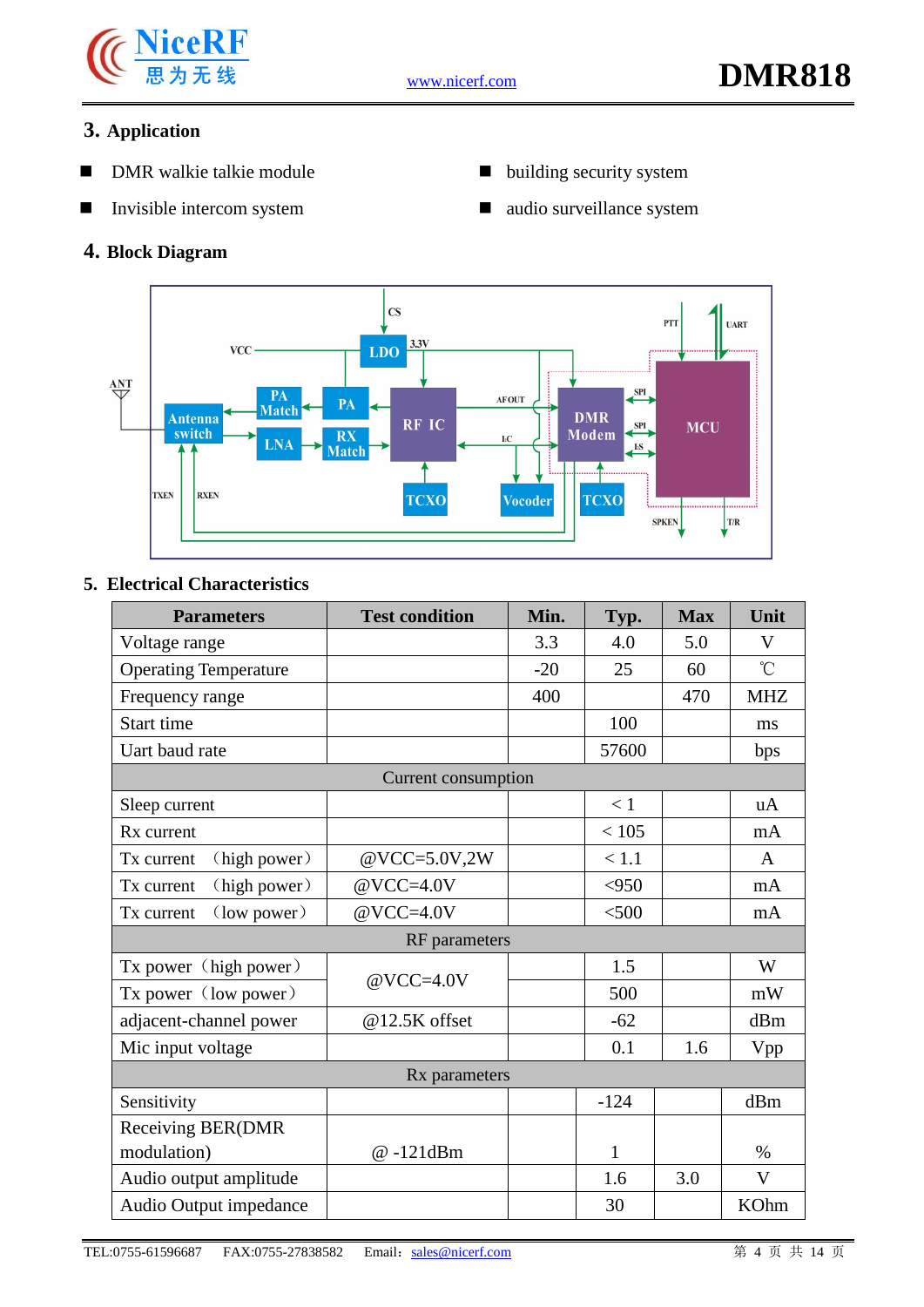

#### **6. Typical Schematic Circuit:**



#### **7. Functions descriptions:**

DMR818 has default 16 channels, CH1~CH8 in DMR mode, CH9~CH16 in analog mode. All the parameters can be configured by serial instructions. For details, please check "DMR818 communication protocol".

**Note: When module in radio killed mode, most of the serial instructions can't be responded, It will return message 0x07 (Radio killed) or 0x01(Busy) to indicate.**

#### 1) **Voice transmission**

"PTT" pin is used to control the voice transmission. Pull low to enable voice transmission; High to end transmission.

Timing operation:



**Note: Serial instructions can also be used to enable voice transmission and ending. For details, please check "DMR818 communication protocol"**

#### 2) **Voice receiving**

After power on, DMR818 will enter into receiving mode automatically. It will return back to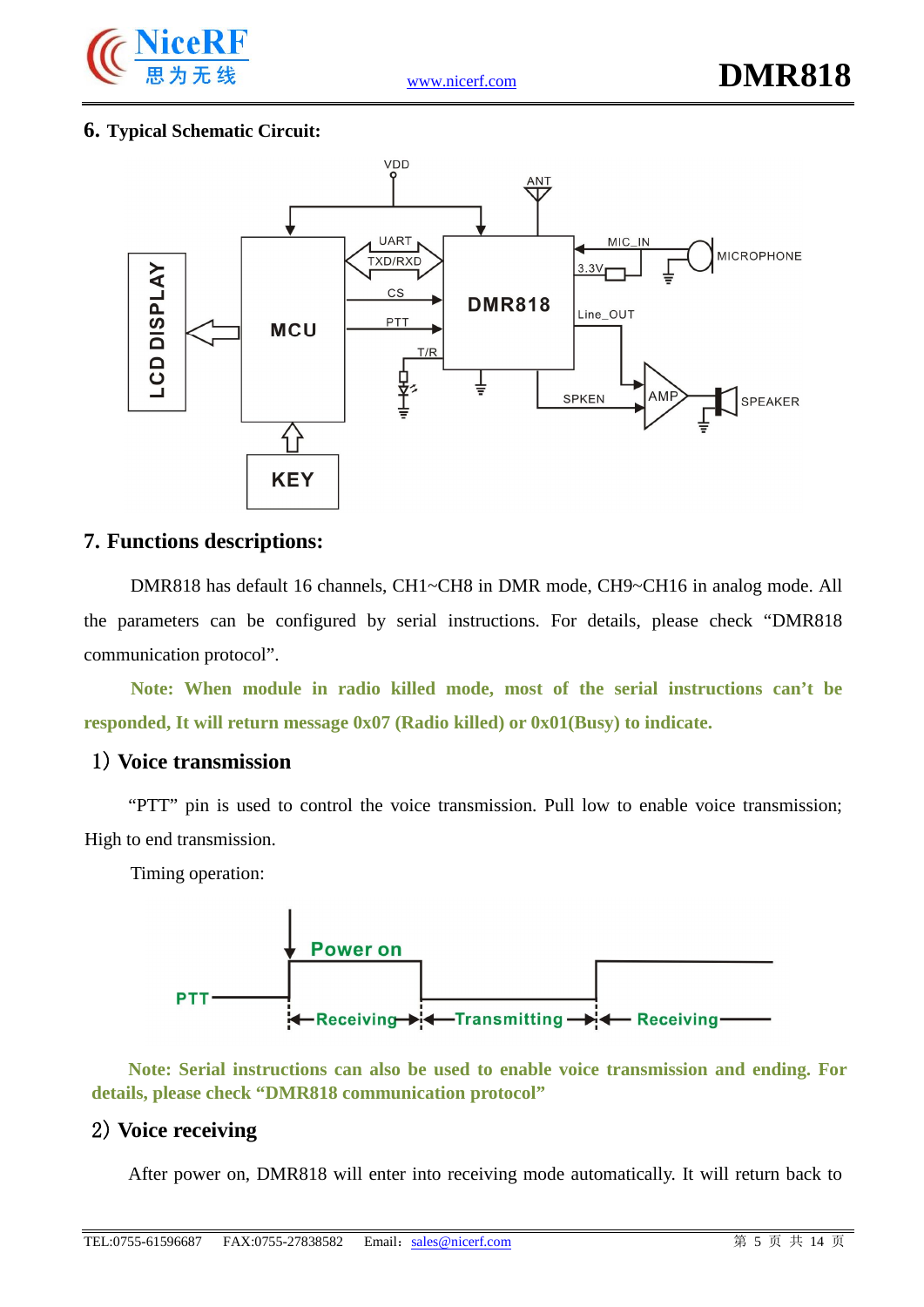

receiving mode after voice transmission ended.

For details of receiving process, please check "DMR818 communication protocol".

#### **3) Messaging**

Message can be set as confirmation message and non-confirmation message before transmission. When the message is set as non-confirmation, the message can be rejected or accepted by the receiver. When the message is confirmation, it will be accepted by user.Pre-written message can be stored and used.

For details of messages, please check "DMR818 communication protocol".

#### **4) Switch of Audio amplifier**

Pin "SPK\_EN" is used to control external audio amplifier. When playing voice, SPK\_EN in high level, low level when other status. The timing of SPK\_EN as blow:



#### **8. Brief of Serial Communication Protocol**

All the parameters of DMR818 can be configured using Serial Communication Protocol. **MSB for the command.**

Format as below:

|  |  |                                           | Head   CMD   R/W   S/R   CKSUM   LEN   DATA1       DATAn   TAIL |        |        |
|--|--|-------------------------------------------|-----------------------------------------------------------------|--------|--------|
|  |  | 1 byte 1 byte 1 byte 1 byte 2 byte 2 byte |                                                                 | n byte | 1 byte |

The definition of protocol as below:

| Off            | Flag       | Length | Comment        | Detail                                              |
|----------------|------------|--------|----------------|-----------------------------------------------------|
| set            |            |        |                |                                                     |
| $\overline{0}$ | Head       |        | Packet header  | 0x68                                                |
|                | <b>CMD</b> |        | command        | $0x01 - 0x28$ : parameter function refer to table 1 |
| $\overline{2}$ | R/W        |        | /write<br>Read | $\vert 0x00:$ reading ;                             |
|                |            |        | operation      | $0x01:$ writing ;                                   |
|                |            |        |                | (external CPU TX is writing, external CPU RX is     |
|                |            |        |                | reading)                                            |
|                |            |        |                | $0x02$ : initiative sending                         |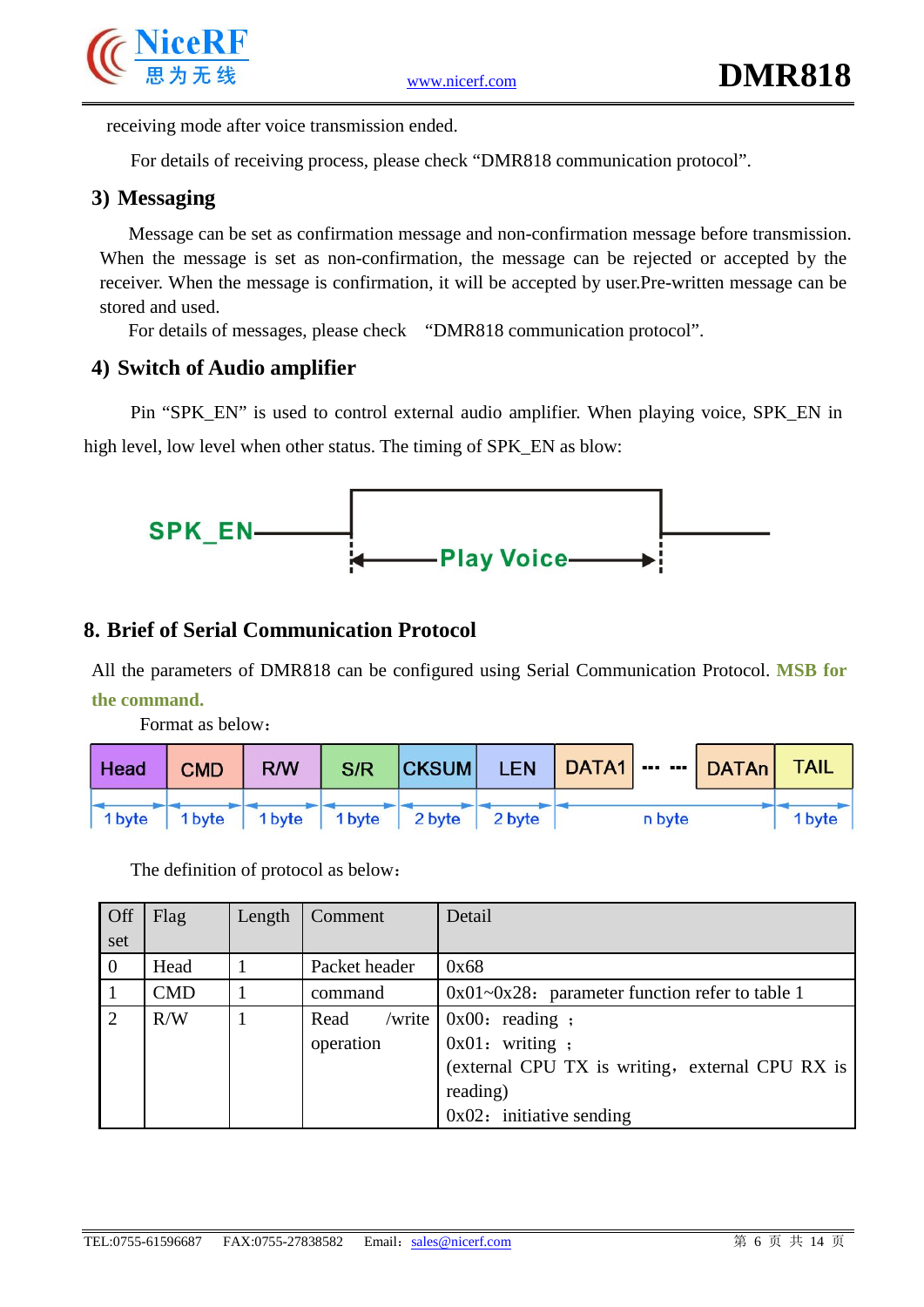

| 3    | S/R          | $\mathbf{1}$   | Setting/Respon | setting:                                               |
|------|--------------|----------------|----------------|--------------------------------------------------------|
|      |              |                | ding           | $0x01$ : start                                         |
|      |              |                |                | answering:                                             |
|      |              |                |                | 0x00<br>Done                                           |
|      |              |                |                | busy or fail $(note 2)$<br>0x01                        |
|      |              |                |                | $0x02$ No channel or channel errors $(\text{note } 3)$ |
|      |              |                |                | module killed<br>0x07                                  |
|      |              |                |                | check error<br>0x09                                    |
|      |              |                |                | note: message, voice refer to below corresponding      |
|      |              |                |                | specification                                          |
| 4, 5 | <b>CKSUM</b> | 2              | Checksum       | Checksum for all the packet                            |
| 6,7  | <b>LEN</b>   | $\overline{2}$ | Data length    | DATA length, no information, LEN is 0                  |
| 8    | <b>DATA</b>  | len            | Data info      |                                                        |
|      | <b>TAIL</b>  | 1              | Tail of packet | 0x10                                                   |

#### **Note 1**:**CMD as below**:

| <b>CMD</b> | Function                          | Message available for All        | Message save when    |
|------------|-----------------------------------|----------------------------------|----------------------|
|            |                                   | channels<br><b>or</b><br>current | Power off (yes / no) |
|            |                                   | channel                          |                      |
| 0x01       | Channel change                    |                                  | yes                  |
| 0x02       | Receive volume                    | <b>All</b>                       | yes                  |
| 0x03       | scanning                          | current channel                  | no                   |
| 0x04       | Transceiver status checking       | current channel                  | no                   |
| 0x05       | Signal strength value             | current channel                  | no                   |
| 0x06       | Various call modes (Call Type)    | current channel                  | no                   |
| 0x07       | Message<br>mode<br>setting<br>and | current channel                  | no                   |
|            | transmit                          |                                  |                      |
| 0x09       | Emergency alarm                   | current channel                  | no                   |
| 0x0a       | Enhancements                      | current channel                  | no                   |
| 0x0b       | Mic Gain configuration            | <b>All</b>                       | yes                  |
| 0x0c       | Power-saving mode configuration   | <b>All</b>                       | yes                  |
| 0x0d       | Transceiver frequency             | current channel                  | yes                  |
| 0x0e       | Repeater/off-web                  | current channel                  | no                   |
| 0x10       | Receive/call type, number output  | current channel                  | no                   |
| 0x11       | Read received data                | current channel                  | no                   |
| 0x12       | SQ setting                        | current channel                  | yes                  |
| 0x13       | Mode of CTCSS/CDCSS               | current channel                  | yes                  |
| 0x14       | <b>CTCSS/CDCSS</b>                | current channel                  | yes                  |
| 0x15       | Monitor switch                    | current channel                  | no                   |
| 0x16       | <b>Bit Error rates</b>            |                                  | no                   |
| 0x17       | High/low power                    | current channel                  | yes                  |
| 0x18       | Contact person                    | current channel                  | no                   |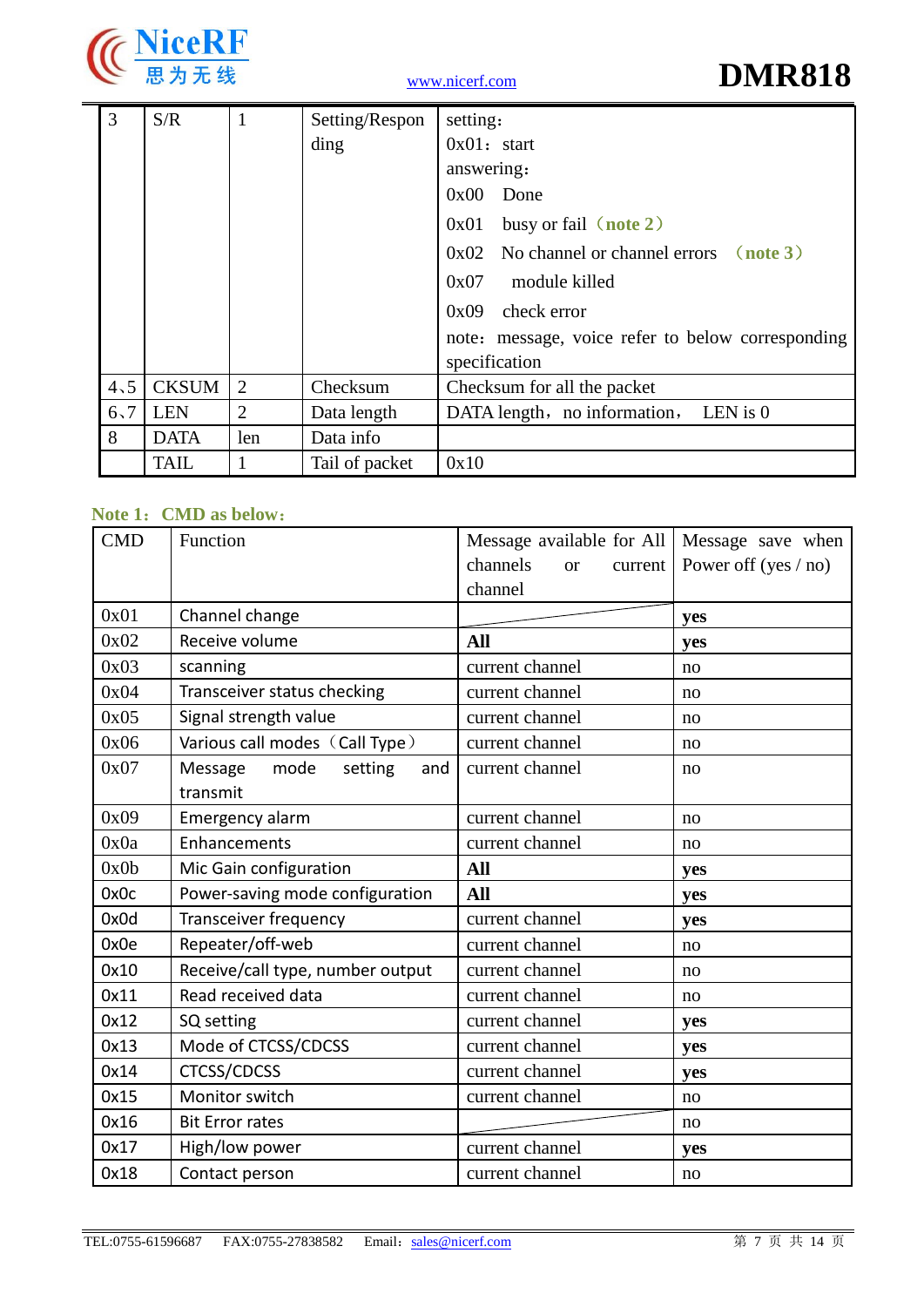

# www.nicerf.com **DMR818**

| 0x19 | Encryption switch             | current channel | no |
|------|-------------------------------|-----------------|----|
| 0x1a | Completed initialization      |                 | no |
| 0x22 | Transmit contacts information | current channel | no |
| 0x23 | Testing message               | current channel | no |
| 0x24 | ID reading                    | all             | no |
| 0x25 | Firmware Version reading      | all             | no |
| 0x26 | Check contacts list           | all             | no |
| 0x27 | Checking scan status          | current channel | no |
| 0x28 | Checking encryption status    | current channel | no |

**Note 2: When DMR818 is transmitting, receiving, and configuring, it will show 0x01 to tell setting fail for busy.**

**Note 3: It show 0x02 for below condition:**

- **3.1: When change to non-exist channel;**
- **3.2: It all happen when configure DMR settings in analogy channel( such as: message, special functions) ,**
- **3.3 : Configure analog parameters in DMR channel.**

#### **9. Pin Assignment**



|             | Pin NO. Pin name | <b>Description</b>           |
|-------------|------------------|------------------------------|
|             | MIC_IN           | Microphone or line in        |
|             | <b>UART-TX</b>   | Transmit                     |
| $\mathbf 3$ | <b>UART-RX</b>   | receive                      |
| 4           | <b>SWCLK</b>     | Reserved for program Burning |
|             | SWDIO            | Reserved for program Burning |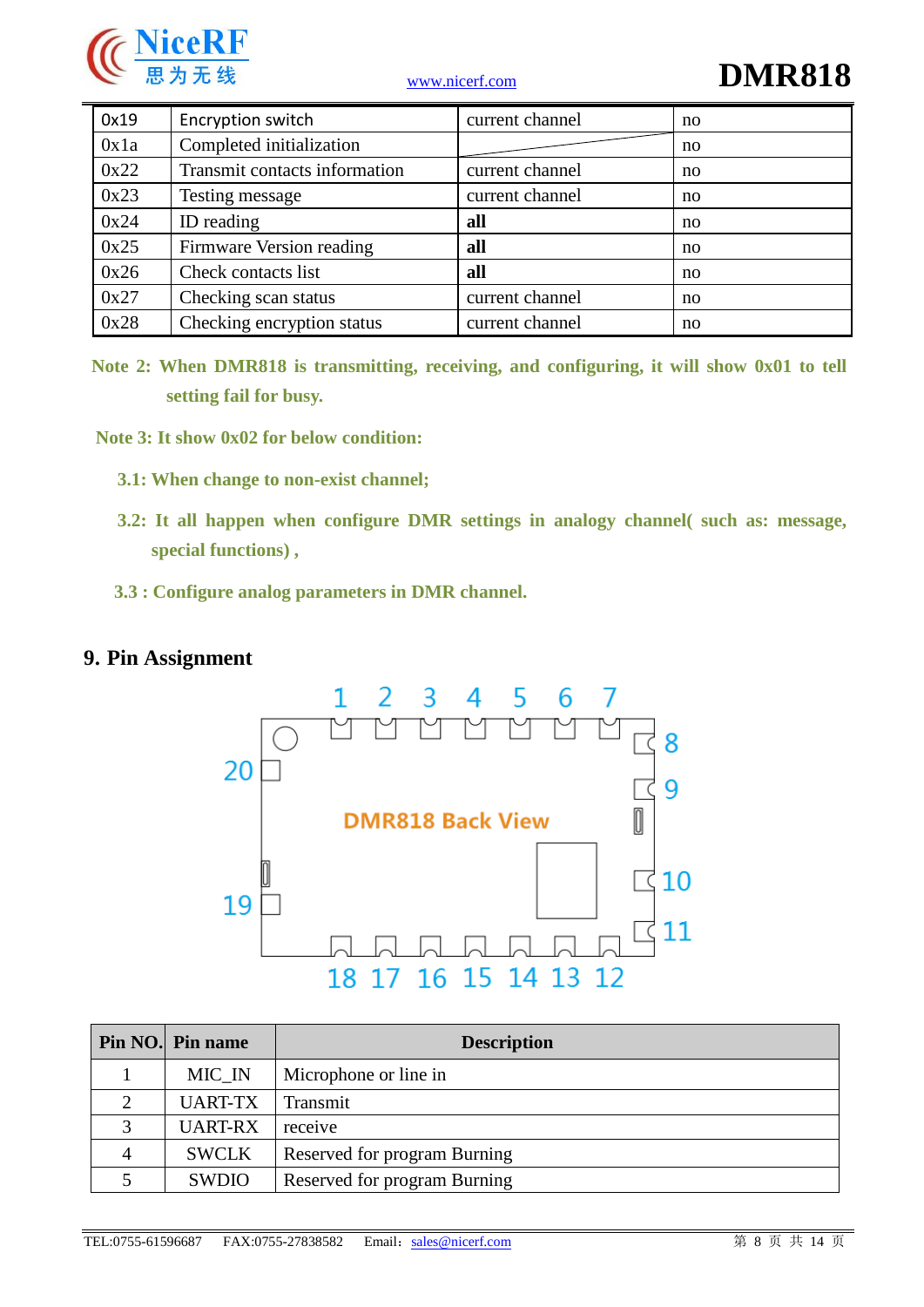



| 6  | <b>ARM RST</b> | Reserved for program Burning                                         |
|----|----------------|----------------------------------------------------------------------|
| 7  | <b>ANT</b>     | connect 50 ohm antenna                                               |
| 8  | <b>GND</b>     | grounding                                                            |
| 9  | <b>GND</b>     | grounding                                                            |
| 10 | <b>GND</b>     | grounding                                                            |
| 11 | <b>VCC</b>     | External and Positive supply $3.3\neg 5V$                            |
| 12 | EZP_CS         | Reserved for program Burning                                         |
| 13 | CS             | Leave Open or high level for normal working, pull low to enter       |
|    |                | sleeping mode                                                        |
| 14 | <b>PTT</b>     | Module Input, Transmitting/receiving control, pull low to force the  |
|    |                | module to enter TX state; pull high for Rx state                     |
| 18 | $+3.3V$        | 3.3V output, connect to 50mA                                         |
| 16 | LINE_OUT       | Audio output                                                         |
|    |                | Module Output, status of Transmitting/receiving, High for TX and low |
| 17 | T/R            | for Rx                                                               |
| 18 | <b>SPKEN</b>   | Audio amplifier control                                              |
| 19 | <b>GND</b>     | grounding                                                            |
| 20 | <b>GND</b>     | grounding                                                            |

#### **10. Accessories**

#### 1) Antenna

The antenna is very important for RF communication, Its performance will affect the communication, The module requires the antenna with  $50\Omega$  impedance. Universal antennas are Rod antenna, sucker antenna and telescopic antenna, User can choose the right antenna according to their application. We advise to use antennas listed on our website to get better performance.

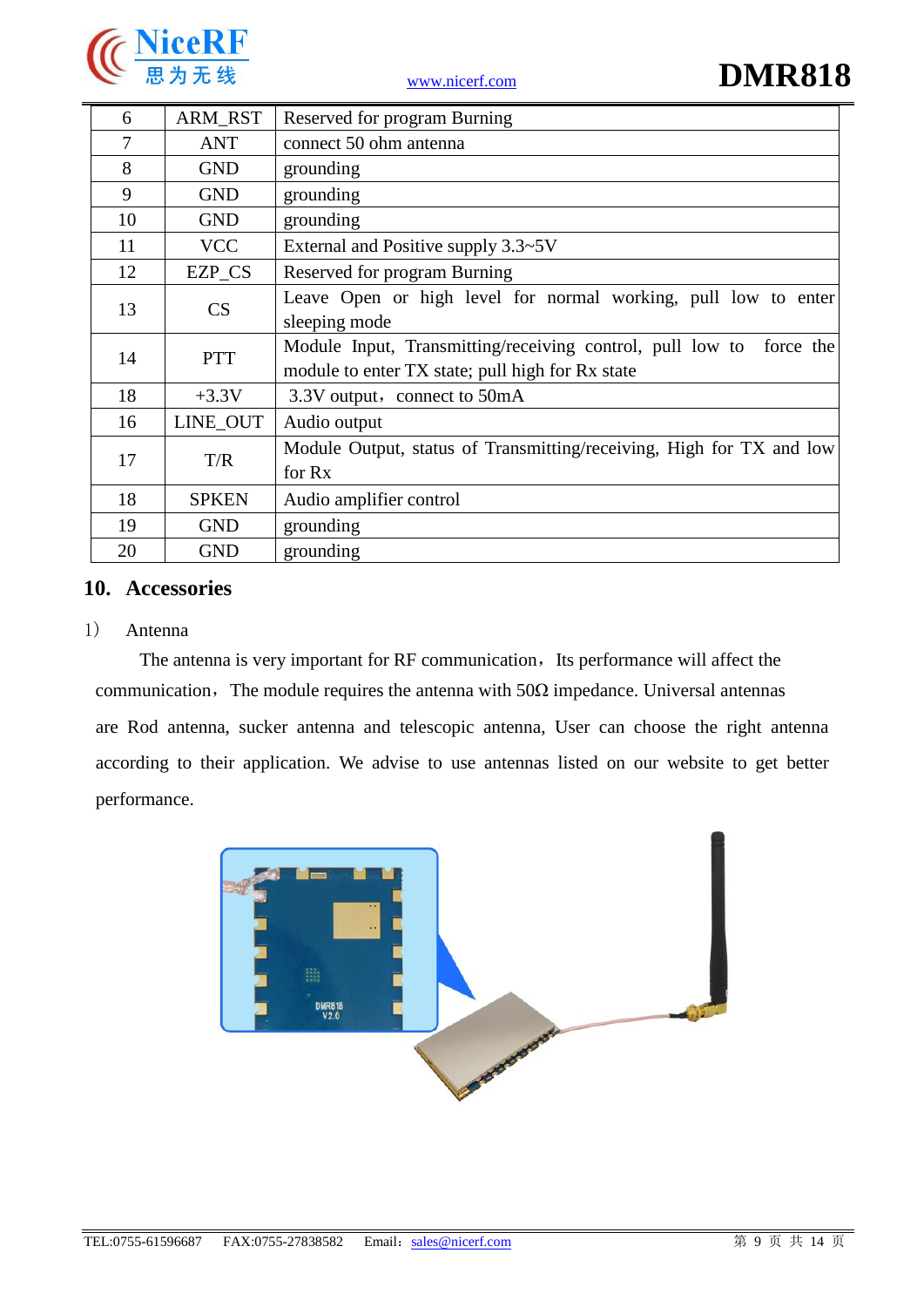

### **11. Mechanism Dimension**



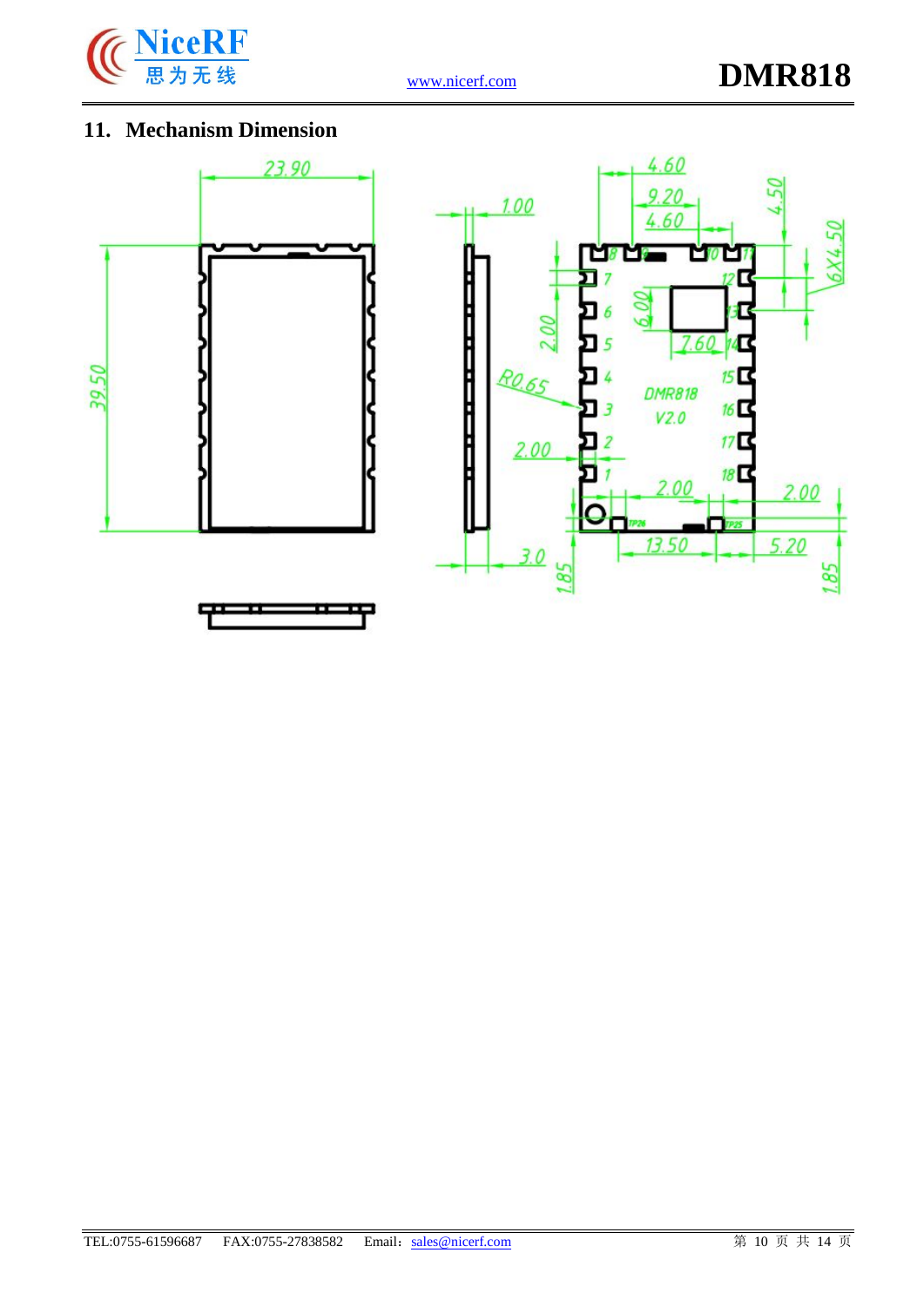

## **Appendix 1**:**Display and Sending Table of CTCSS/CDCSS**

|                | CTCSS No. CTCSS Freq. | <b>CDCSS No</b> | <b>CTCSS Freq.</b> | Inverse<br><b>CDCSS</b> | <b>CTCSS Freq.</b> |
|----------------|-----------------------|-----------------|--------------------|-------------------------|--------------------|
| $\mathbf 0$    | 62.5                  | $\mathbf 0$     | 0231               | $\mathbf 0$             | 023N               |
| $\mathbf{1}$   | 67                    | $\mathbf{1}$    | <b>025I</b>        | $\mathbf{1}$            | 025N               |
| $\overline{2}$ | 69.3                  | $\overline{2}$  | <b>026I</b>        | $\overline{2}$          | 026N               |
| 3              | 71.9                  | 3               | 031I               | $\overline{3}$          | 031N               |
| $\overline{4}$ | 74.4                  | 4               | <b>032I</b>        | $\overline{4}$          | 032N               |
| 5              | 77                    | 5               | 043I               | 5                       | 043N               |
| 6              | 79.7                  | 6               | 047I               | 6                       | 047N               |
| $\overline{7}$ | 82.5                  | $\overline{7}$  | 051I               | $\overline{7}$          | 051N               |
| 8              | 85.4                  | 8               | 054I               | 8                       | 054N               |
| 9              | 88.5                  | 9               | <b>065I</b>        | 9                       | 065N               |
| 10             | 91.5                  | 10              | 071I               | 10                      | 071N               |
| 11             | 94.8                  | 11              | 072I               | 11                      | 072N               |
| 12             | 97.4                  | 12              | 073I               | 12                      | 073N               |
| 13             | 100                   | 13              | 074I               | 13                      | 074N               |
| 14             | 103.5                 | 14              | <b>1141</b>        | 14                      | <b>114N</b>        |
| 15             | 107.2                 | 15              | <b>1151</b>        | 15                      | <b>115N</b>        |
| 16             | 110.9                 | 16              | <b>116I</b>        | 16                      | <b>116N</b>        |
| 17             | 114.8                 | 17              | <b>125I</b>        | 17                      | 125N               |
| 18             | 118.8                 | 18              | <b>131I</b>        | 18                      | <b>131N</b>        |
| 19             | 123                   | 19              | <b>132I</b>        | 19                      | <b>132N</b>        |
| 20             | 127.3                 | 20              | <b>1341</b>        | 20                      | <b>134N</b>        |
| 21             | 131.8                 | 21              | <b>143I</b>        | 21                      | <b>143N</b>        |
| 22             | 136.5                 | 22              | <b>152I</b>        | 22                      | <b>152N</b>        |
| 23             | 141.3                 | 23              | <b>155I</b>        | 23                      | <b>155N</b>        |
| 24             | 146.2                 | 24              | <b>156I</b>        | 24                      | <b>156N</b>        |
| 25             | 151.4                 | 25              | <b>162I</b>        | 25                      | <b>162N</b>        |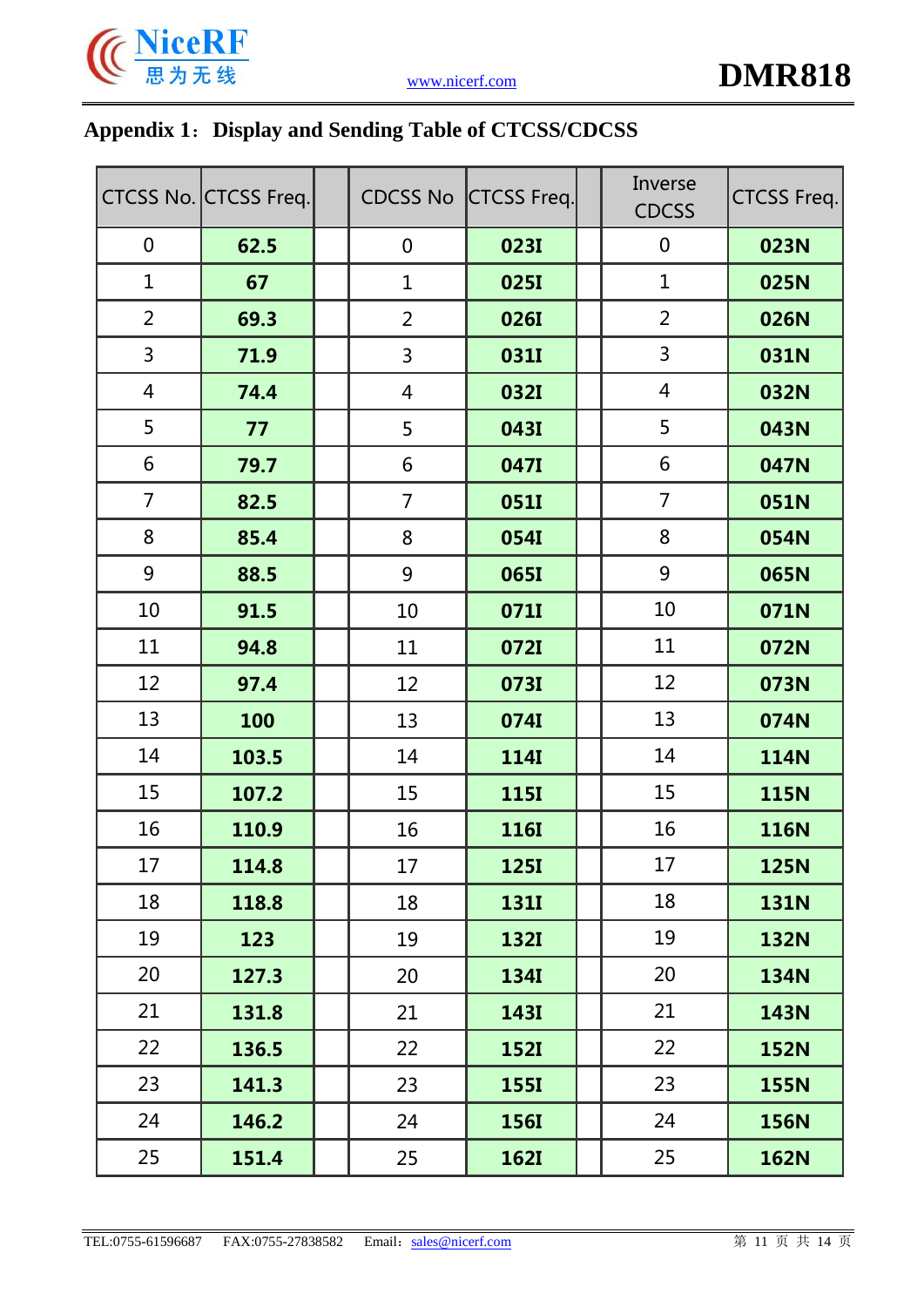

| 26 | 156.7 | 26 | <b>165I</b> | 26 | <b>165N</b> |
|----|-------|----|-------------|----|-------------|
| 27 | 159.8 | 27 | <b>172I</b> | 27 | <b>172N</b> |
| 28 | 162.2 | 28 | <b>174I</b> | 28 | <b>174N</b> |
| 29 | 165.5 | 29 | <b>205I</b> | 29 | <b>205N</b> |
| 30 | 167.9 | 30 | <b>223I</b> | 30 | <b>223N</b> |
| 31 | 171.3 | 31 | <b>226I</b> | 31 | <b>226N</b> |
| 32 | 173.8 | 32 | <b>243I</b> | 32 | <b>243N</b> |
| 33 | 177.3 | 33 | <b>244I</b> | 33 | <b>244N</b> |
| 34 | 179.9 | 34 | <b>245I</b> | 34 | <b>245N</b> |
| 35 | 183.5 | 35 | <b>251I</b> | 35 | <b>251N</b> |
| 36 | 186.2 | 36 | <b>261I</b> | 36 | <b>261N</b> |
| 37 | 189.9 | 37 | <b>263I</b> | 37 | <b>263N</b> |
| 38 | 192.8 | 38 | <b>265I</b> | 38 | <b>265N</b> |
| 39 | 196.6 | 39 | <b>271I</b> | 39 | <b>271N</b> |
| 40 | 199.5 | 40 | <b>306I</b> | 40 | <b>306N</b> |
| 41 | 203.5 | 41 | <b>311I</b> | 41 | <b>311N</b> |
| 42 | 206.5 | 42 | <b>315I</b> | 42 | 315N        |
| 43 | 210.7 | 43 | <b>331I</b> | 43 | 331N        |
| 44 | 218.1 | 44 | <b>343I</b> | 44 | 343N        |
| 45 | 225.7 | 45 | <b>346I</b> | 45 | 346N        |
| 46 | 229.1 | 46 | 351I        | 46 | 351N        |
| 47 | 233.6 | 47 | <b>364I</b> | 47 | 364N        |
| 48 | 241.8 | 48 | <b>365I</b> | 48 | 365N        |
| 49 | 250.3 | 49 | 371I        | 49 | 371N        |
| 50 | 254.1 | 50 | <b>411I</b> | 50 | <b>411N</b> |
|    |       | 51 | <b>412I</b> | 51 | <b>412N</b> |
|    |       | 52 | <b>413I</b> | 52 | 413N        |
|    |       | 53 | <b>423I</b> | 53 | 423N        |
|    |       | 54 | <b>431I</b> | 54 | <b>431N</b> |
|    |       | 55 | 432I        | 55 | <b>432N</b> |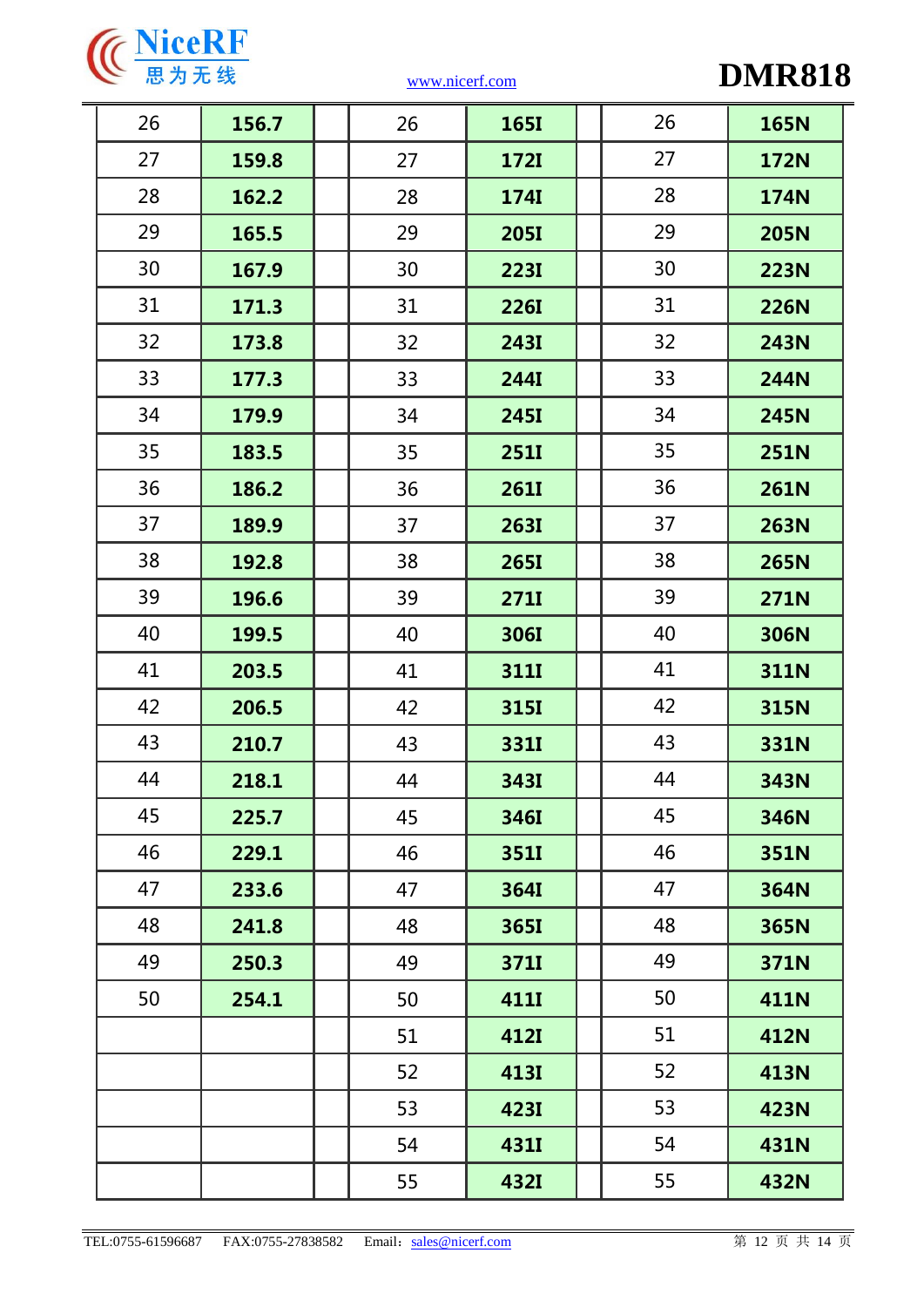

|  | 56 | 445I        | 56 | 445N        |
|--|----|-------------|----|-------------|
|  | 57 | <b>464I</b> | 57 | <b>464N</b> |
|  | 58 | <b>465I</b> | 58 | 465N        |
|  | 59 | <b>466I</b> | 59 | <b>466N</b> |
|  | 60 | <b>503I</b> | 60 | <b>503N</b> |
|  | 61 | <b>506I</b> | 61 | <b>506N</b> |
|  | 62 | <b>516I</b> | 62 | <b>516N</b> |
|  | 63 | <b>532I</b> | 63 | <b>532N</b> |
|  | 64 | <b>546I</b> | 64 | 546N        |
|  | 65 | <b>565I</b> | 65 | 565N        |
|  | 66 | <b>606I</b> | 66 | 606N        |
|  | 67 | <b>612I</b> | 67 | <b>612N</b> |
|  | 68 | <b>624I</b> | 68 | 624N        |
|  | 69 | <b>627I</b> | 69 | <b>627N</b> |
|  | 70 | <b>631I</b> | 70 | 631N        |
|  | 71 | <b>632I</b> | 71 | 632N        |
|  | 72 | <b>654I</b> | 72 | 654N        |
|  | 73 | <b>662I</b> | 73 | 662N        |
|  | 74 | <b>664I</b> | 74 | 664N        |
|  | 75 | <b>703I</b> | 75 | <b>703N</b> |
|  | 76 | <b>712I</b> | 76 | <b>712N</b> |
|  | 77 | <b>723I</b> | 77 | <b>723N</b> |
|  | 78 | <b>7311</b> | 78 | <b>731N</b> |
|  | 79 | <b>732I</b> | 79 | <b>732N</b> |
|  | 80 | <b>7341</b> | 80 | <b>734N</b> |
|  | 81 | <b>7431</b> | 81 | <b>743N</b> |
|  | 82 | <b>7541</b> | 82 | <b>754N</b> |